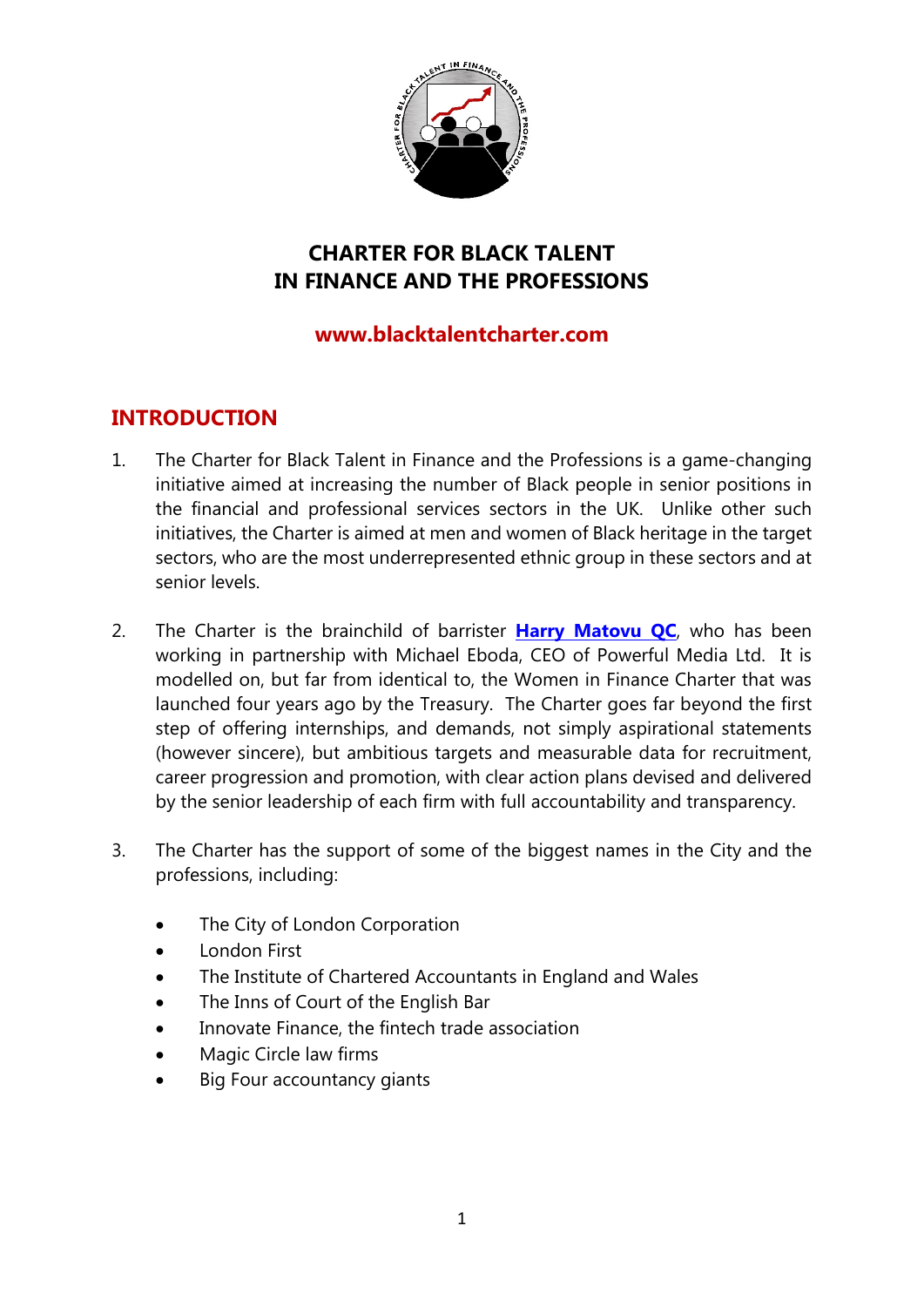

### **OVERVIEW**

- 4. The Charter is set out in detail at the end of this document. It aims to create a gear-shift, after many decades of inaction, for the delivery of meaningful and lasting change in the environment and opportunities for talented Black professionals to progress to the highest levels of the financial and the professions sectors.
- 5. The Charter requires signatory firms to make eight pledges:
	- (1) to appoint a member of the senior executive team to be accountable for Black representation and inclusion;
	- (2) to create a fair and inclusive environment for Black talent to develop careers and to compete without disadvantage for positions at the top of their UK business;
	- (3) to accept as a "core commitment" that any targets for progress must be challenging if they are to be effective; and to embrace without fear the inherent risk that such targets may not be achieved;
	- (4) to establish baseline data regarding Black employees in their UK business;
	- (5) to develop an action plan with challenging five-year targets to increase the number of Black employees in senior grades in their UK business, allowing flexibility for firms to set targets which, whilst ambitious, realistically reflect their particular size, status, maturity, business model and approach to career development and progression;
	- (6) to publish annual reports on their corporate website on the steps taken to achieve the Charter objectives and progress against the baseline data and action plan;
	- (7) to ensure that performance appraisals of the responsible senior executive specifically include an assessment of progress on delivery against targets; and
	- (8) to require external service providers to demonstrate their own commitment to promoting Black representation in their businesses.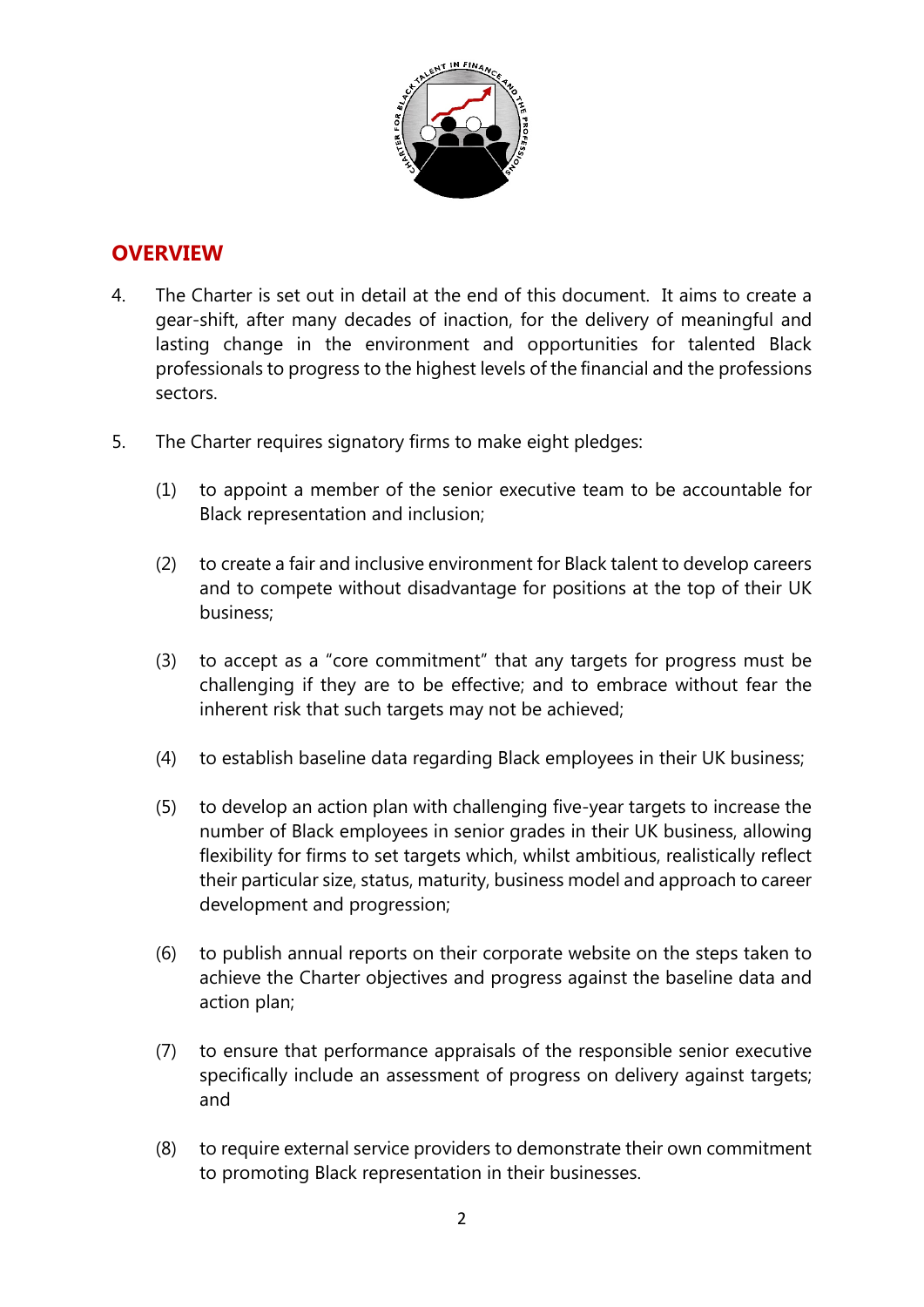

## **THE CASE FOR ACTION**

### **Discrimination and Institutional Inertia**

- 6. The lack of progress on Black representation in finance and the professions has been widely recognised, and it is supported by clear data, notably in the Parker Review and Reports in 20[1](#page-2-0)7 and 2020,<sup>1</sup> and in reports from McKinsey & Company in [2](#page-2-1)015, 2018 and 2020.<sup>2</sup>
- 7. The data shows that "while females are slowly taking their seats in the boardroom, people of colour remain super-glued to the corporate floor."<sup>3</sup> In February 2020, the Parker Review Committee suggested that "there may be longstanding talent bias, and  $\cdots$  little interest in or appreciation of the benefits that ethnic diversity can bring into the Boardroom", and it advised that "Board Chairs need to drive this change, and push past the institutional inertia that can exist where there is a pre-existing talent bias." It further noted that

"… there are too few people within corporate Britain prepared to seize the opportunity to drive the corporate change we sought to encourage and embrace <sup>a</sup> talent pool that is Board-ready and truly global."

8. In an [open letter](https://www.audeliss.com/en/news/a-open-letter-to-uk-business-in-response-to-blacklivesmatter/) [to UK business in July 2020,](https://www.audeliss.com/en/news/a-open-letter-to-uk-business-in-response-to-blacklivesmatter/) 39 financial, professional and other firms also noted the lack of action on black under-representation in UK business. They did so in strong terms:

<span id="page-2-0"></span> $1$  A Report into the Ethnic Diversity of UK Boards (October 2017) – [https://assets.ey.com/content/dam/ey-sites/ey-com/en\\_uk/news/2020/02/ey-parker-review-2017](https://assets.ey.com/content/dam/ey-sites/ey-com/en_uk/news/2020/02/ey-parker-review-2017-report-final.pdf) [report-final.pdf;](https://assets.ey.com/content/dam/ey-sites/ey-com/en_uk/news/2020/02/ey-parker-review-2017-report-final.pdf) Ethnic Diversity Enriching Business Leadership (February 2020) –

[https://assets.ey.com/content/dam/ey-sites/ey-com/en\\_uk/news/2020/02/ey-parker-review-2020](https://assets.ey.com/content/dam/ey-sites/ey-com/en_uk/news/2020/02/ey-parker-review-2020-report-final.pdf) [report-final.pdf.](https://assets.ey.com/content/dam/ey-sites/ey-com/en_uk/news/2020/02/ey-parker-review-2020-report-final.pdf)

-

[https://assets.mckinsey.com/~/media/857F440109AA4D13A54D9C496D86ED58.ashx;](https://assets.mckinsey.com/%7E/media/857F440109AA4D13A54D9C496D86ED58.ashx)  Delivering Through Diversity (January 2018) –

<span id="page-2-1"></span><sup>2</sup> Diversity Matters (February 2015) -

[https://www.mckinsey.com/~/media/McKinsey/Business%20Functions/Organization/Our%20Insights/](https://www.mckinsey.com/%7E/media/McKinsey/Business%20Functions/Organization/Our%20Insights/Delivering%20through%20diversity/Delivering-through-diversity_full-report.pdf) [Delivering%20through%20diversity/Delivering-through-diversity\\_full-report.pdf;](https://www.mckinsey.com/%7E/media/McKinsey/Business%20Functions/Organization/Our%20Insights/Delivering%20through%20diversity/Delivering-through-diversity_full-report.pdf)  Diversity Wins: How Inclusion Matters (May 2020) –

[https://www.mckinsey.com/~/media/McKinsey/Featured%20Insights/Diversity%20and%20Inclusion/Di](https://www.mckinsey.com/%7E/media/McKinsey/Featured%20Insights/Diversity%20and%20Inclusion/Diversity%20wins%20How%20inclusion%20matters/Diversity-wins-How-inclusion-matters-vF.pdf) [versity%20wins%20How%20inclusion%20matters/Diversity-wins-How-inclusion-matters-vF.pdf.](https://www.mckinsey.com/%7E/media/McKinsey/Featured%20Insights/Diversity%20and%20Inclusion/Diversity%20wins%20How%20inclusion%20matters/Diversity-wins-How-inclusion-matters-vF.pdf)

<span id="page-2-2"></span><sup>3</sup> Trevor Phillips, Chair of Green Park Ltd recruitment consultants, December 2019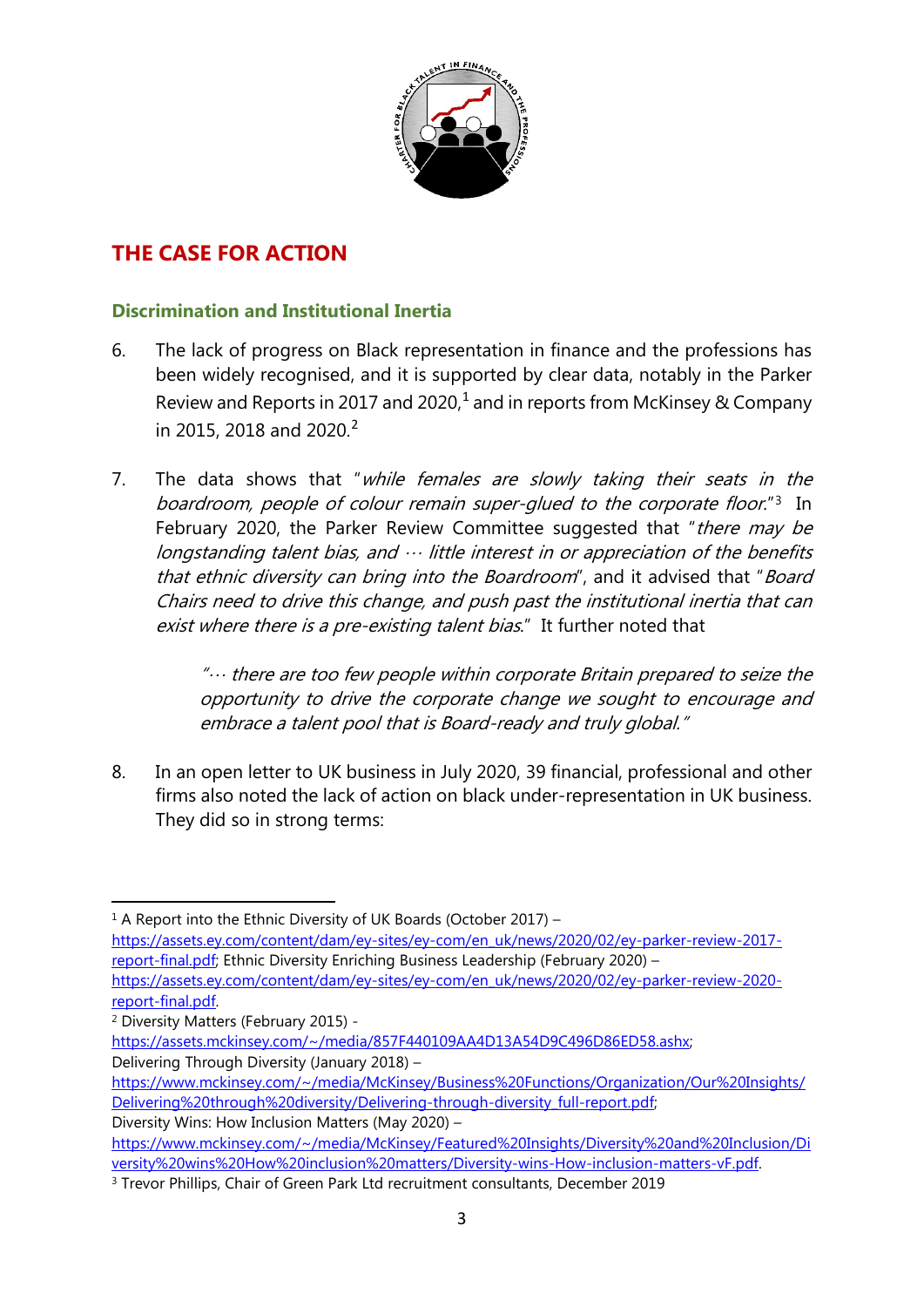

"What is hopefully clear to all of us is how little tangible action has been taken to reduce systemic discrimination in the workplace, but also how little honesty there has been about black inclusion and discrimination in particular.

We've posted on our corporate Instagram, Facebook, Twitter, LinkedIn, but now we must show what our organisations look like truthfully and what more we are doing to change it."

- 9. Various reasons can be suggested for this lack of commitment and progress. What is clear, however, from a number of studies is that Black professionals face greater disadvantages and inequities in this workplace through negative stereotyping and bias (whether conscious or unconscious) than other minority ethnic groups. Two examples demonstrate the starkness of the disparities:
	- (1) In a major review in 2016 into race inequality in Great Britain, the Equality and Human Rights Commission recorded that Black workers with degrees were on average found to earn 23.1% less than white workers with similar qualifications.
	- (2) Four years later, the 2020 Race At Work 'Black Voices' Report shows that Black senior managers in the private sector in the UK have a far greater number of degrees, masters or PhDs than their white counterparts;<sup>[4](#page-3-0)</sup> and yet in the top management roles across UK private sector organisations, just 1.5% are held by Black executives.

### **The Data**

…

- 10. The statistics on the development and promotion of Black talent to senior grades are shameful:
	- (1) **FTSE 100 companies** In its 2019 ['Leadership](https://www.blacktalentcharter.com/reportsandstudies) 10,000' Report, Green Park recorded that, while BAME employees comprised 10.7% of staff in FTSE 100 companies, the least represented group were Black staff at 1.4%.

<span id="page-3-0"></span><sup>-</sup><sup>4</sup> 66% of the Black respondents had degrees, masters or PhDs. For the black African ethnic group alone, this stood at 91%. This contrasts with 87% for the Chinese ethnic group, 80% and 79% for the Indian and Pakistani ethnic groups respectively – and just 52% for the white ethnic group.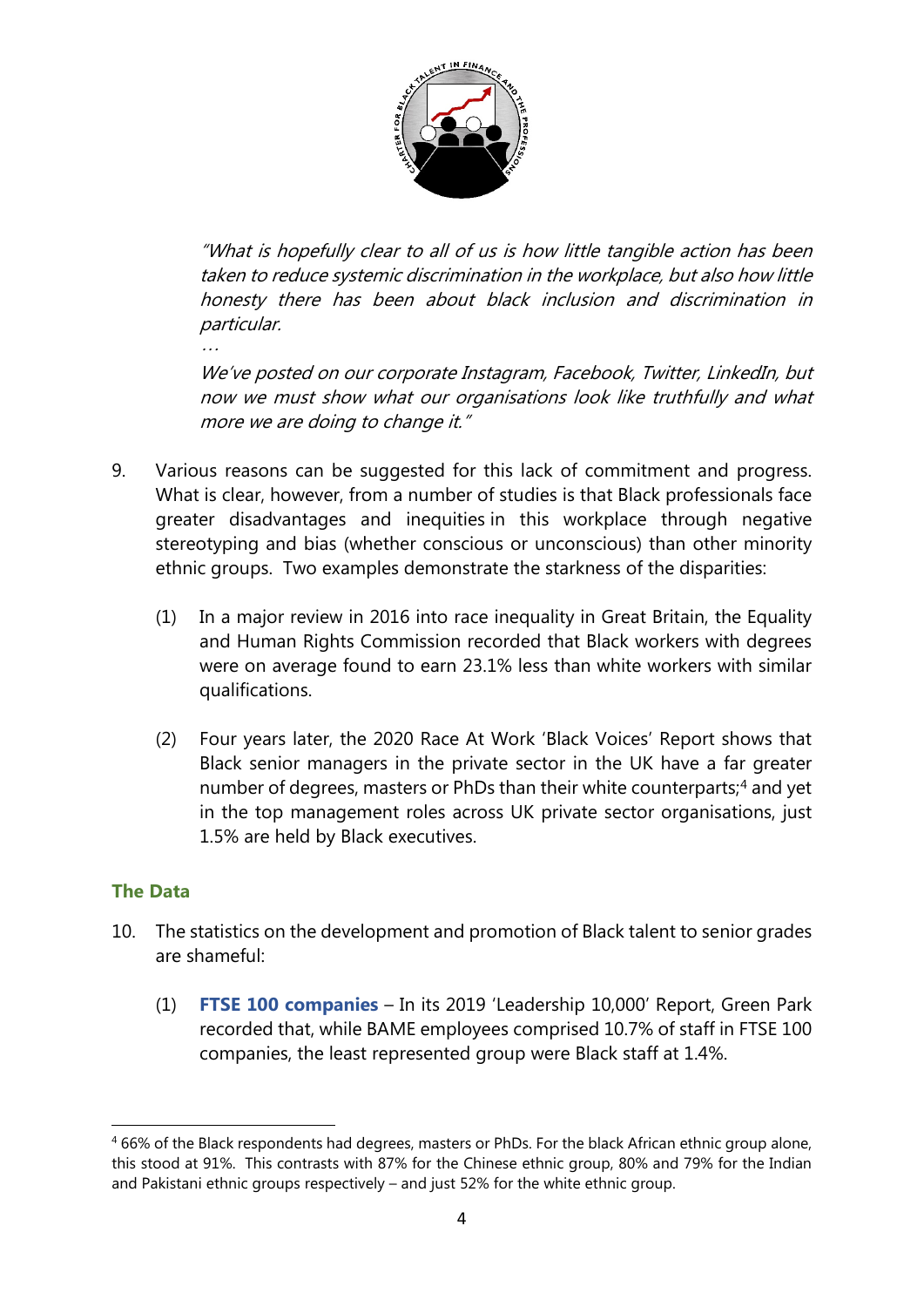

- (2) **Investment Banks** An analysis of 11 leading investment banks and leading boutiques by Financial News in July 2020 revealed that, out of the 650 leading investment bankers in M&A, equity and debt capital markets, leveraged finance and financial sponsors in London, only 3 were Black.
- (3) **Accountancy Firms** A study by HLB International in 2020 recorded that there were only 17 Black partners out of 4,266 partners in the top 8 accountancy firms in the UK. Furthermore, the Financial Reporting Council's 2019 report on Key Facts and Trends in the Accountancy Profession (published in in October 2020) recorded that " $q$ laringly" no firms with under 200 employees had any BAME, let alone Black, managers.
- (4) **Law Firms** This followed on the heels of an earlier report in The Telegraph, which recorded that, out of 800 partners in Magic Circle law firms, only 6 were Black.
- (5) **The Bar** In October 2020, out of 593 barristers in the six sets described by The Lawyer magazine as the 'Magic Circle' sets at the UK Commercial Bar, there were only 5 Black barristers.
- 11. In fact, there is evidence that we are currently going *backwards*, despite all the many corporate declarations about a desire to effect change. Findings published in February 2021 from Green Park's Annual Business Leaders Index recorded that there are no Black Chairs, CEOs or CFOs at FTSE 100 companies, and that, unlike the situation with other ethnic groups, the prospects for Black talent had regressed.

"While the numbers of most other minority ethnic groups in these top positions have increased by a small amount since its first report in 2014, the number of black leaders at FTSE 100 companies has stalled and then dropped to zero".

In addition, the findings showed that numbers of Black professionals in the leadership pipeline have decreased over the past year from 1.4% to 0.9%.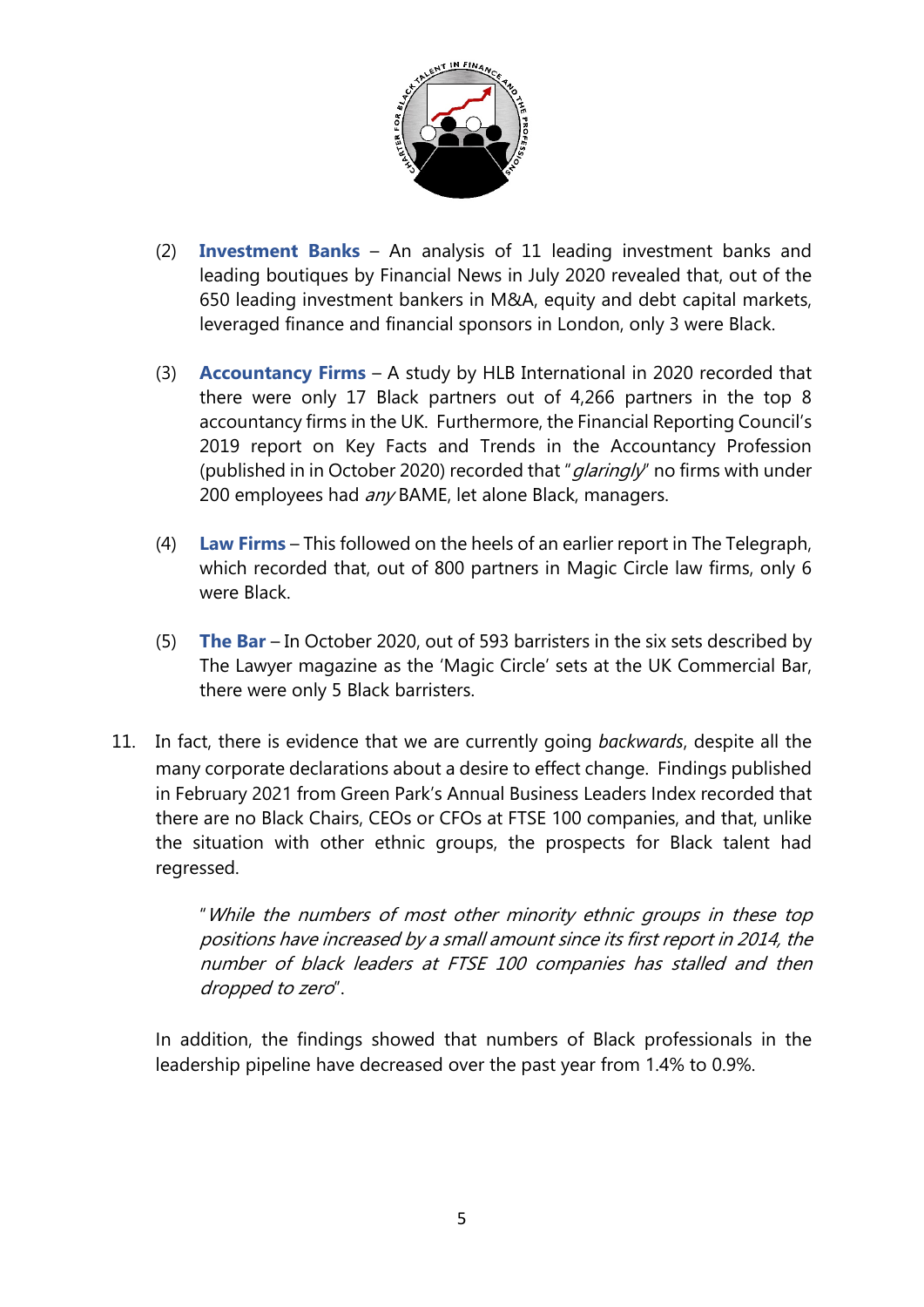

#### **The Pipeline of Talent**

- 12. The lack of current pipelines of Black talent has constantly been used as an excuse for doing little or nothing. This does not bear scrutiny. Just as it is absurd to assume that successful white leaders in finance and the professions are 'unicorns', it defies common sense to assume that there are only a tiny number of Black professionals with the talent to reach senior positions in their firms. The more realistic view is that there is a large pool of highly talented Black individuals out there with leadership potential, whom corporations or firms could recruit, retain and develop – if they are determined to look for them.
- 13. As the Parker Review Committee observed in its update report in February 2020:

"The question for corporate Britain is not about whether the non-white talent is there or ready, the question is whether it is willing to appreciate it, attribute commercial and competitive value to it and change the historical constructs operating currently in the Boardroom and more broadly in our corporate institutions."

14. Similarly, the General Counsel of Coca-Cola said in an open letter to its panel of external law firms in January 2021:

> "We know how to develop and implement clear timebound actionable plans that move organizations and industries to solve complex problems. In the grand scheme of things, the issue of the diversity of our profession is not a complex problem. If we approach this like any other business imperative, we would allocate capital and invest in aspects of our business that move us forward to achieve our goal and grow profitably."

#### **Different Initiatives**

- 15. A number of initiatives have recently been introduced to try to address the problem of ethnic disparities in the workplace. However, almost all of them address BAME under-representation in general, even though it is now recognised that this masks the particular and greater disadvantages experienced by Black professionals in the target sectors.
- 16. Furthermore, firms and organisations often assume that they have to choose between these different initiatives on the assumption that they are somehow in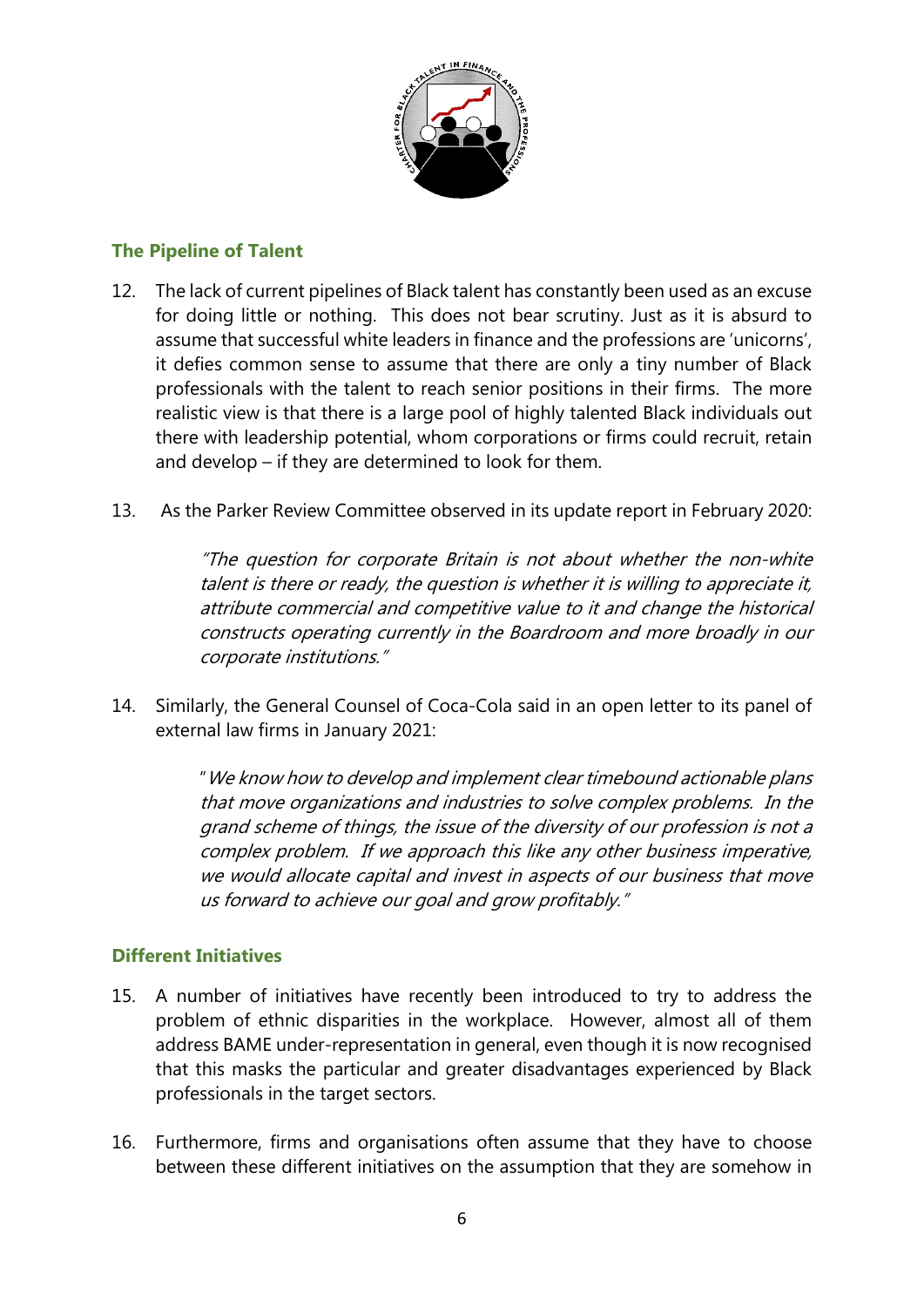

competition with one another or that they are mutually exclusive. This is wholly misconceived, as the originators of each of these initiatives would confirm. Nor is it supported in practice. By way of example, the founding signatory law firms to the Charter for Black Talent (Allen & Overy, Freshfields and Herbert Smith) are also signatories to the Race Fairness Commitment. Similarly, in the accountancy sector, KPMG and PWC are founding signatories to the Charter for Black Talent and also signatories to the Race At Work Charter. The initiatives should be seen as complementary, and they can drive the agenda for change even more powerfully if adopted together.[5](#page-6-0)

## **THE CONCEPT**

- 17. The need for an action on the lines of the pledges in the Charter has been recognised in the UK for some time. For example:
	- (1) Back in 2017, the MacGregor-Smith Review said that "*Employers must* publish their aspirational targets, be transparent about their progress and be accountable for delivering them."
	- (2) Three years later, the Parker Review noted that "*[e]thnic diversity needs to* be given the same level of board room focus that finally led to increasing female representation on boards, which has seen real progress in recent years."
- 18. The success of the Women in Finance Charter (**WIF Charter**) demonstrates what an initiative of this nature can achieve. As at June 2020, the WIF Charter had over 370 signatories covering 900,000 employees across the sector, and on 23 June 2020 42 more organisations became signatories to it. The third annual review of the WIF Charter (published in June 2020) reported (*inter alia*) that:<sup>[6](#page-6-1)</sup>
	- (1) four years since its launch, the WIF Charter was having "a measurable impact on the financial services industry";

<span id="page-6-0"></span> <sup>5</sup> For example, the #10000blackinterns initiative [\(www.10000blackinterns.com\)](http://www.10000blackinterns.com/) addresses the very first stage in the career process: it provides young black people with internships in City and other firms for a short 6-week period, but it does not address the issues of the recruitment and progression of interns in the event that they choose a career in these professions. The Charter for Black Talent picks up from that point.

<span id="page-6-1"></span>[<sup>6</sup>https://assets.publishing.service.gov.uk/government/uploads/system/uploads/attachment\\_data/file/8](https://assets.publishing.service.gov.uk/government/uploads/system/uploads/attachment_data/file/894197/HM_Treasury_Women_in_Finance_Charter_-_Annual_Review_2019.pdf) [94197/HM\\_Treasury\\_Women\\_in\\_Finance\\_Charter\\_-\\_Annual\\_Review\\_2019.pdf](https://assets.publishing.service.gov.uk/government/uploads/system/uploads/attachment_data/file/894197/HM_Treasury_Women_in_Finance_Charter_-_Annual_Review_2019.pdf)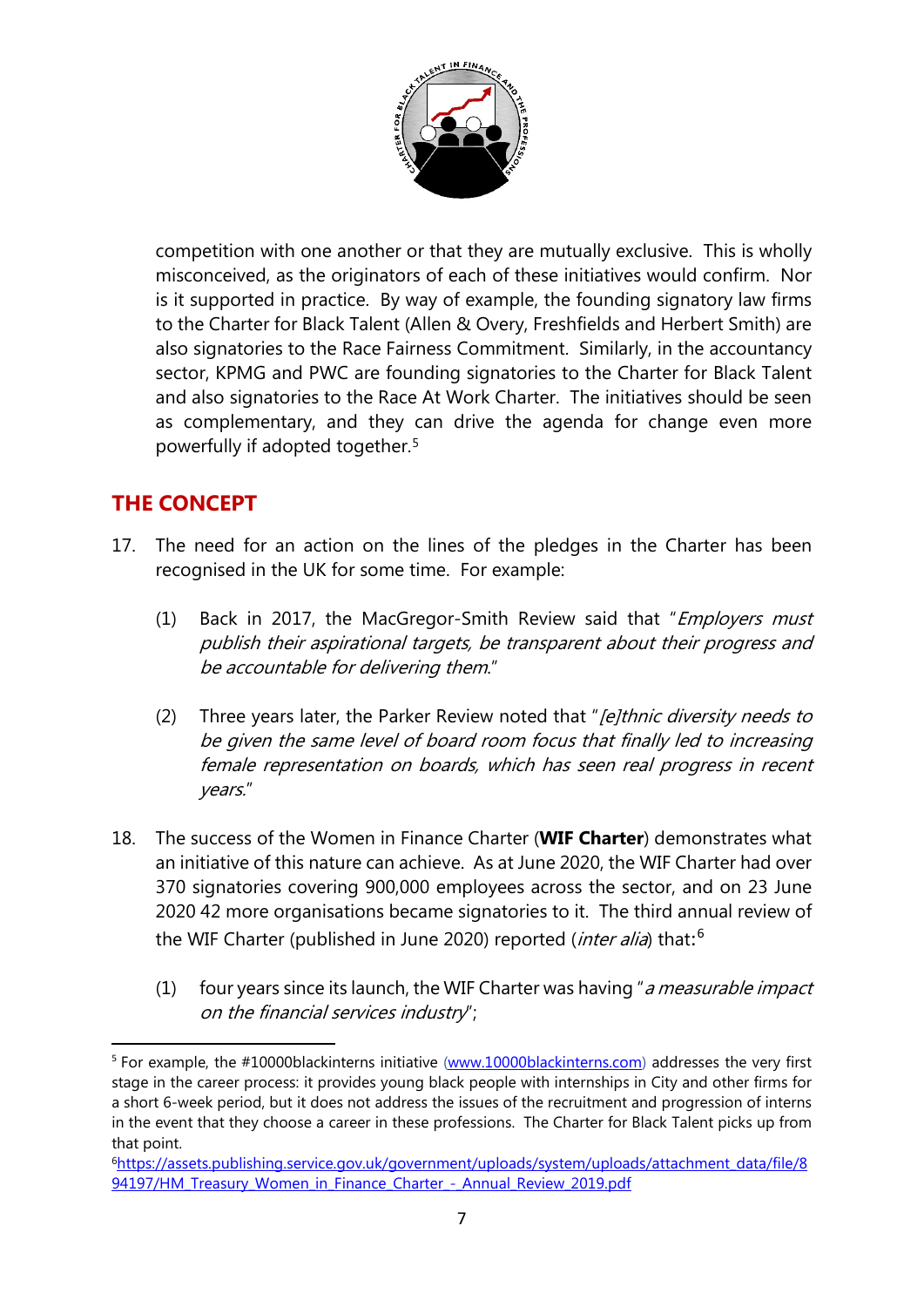

- (2) a third (33%) of the 187 signatories analysed in the review had met or exceeded their targets for female representation in senior management, and a further 48% who had targets with future deadlines reported that they were on track to meet them;
- (3) female representation in senior management at signatory firms was rising. Three out of four (76%) signatories had either increased or maintained the proportion of women in senior management during the reporting period (to the end of 2019);
- (4) there had been a notable shift in how signatories were using data to embed diversity into the business, to drive accountability and to quantify the impact of actions;
- (5) a third of signatories believed that the link between pay and diversity targets had been effective; and
- (6) signatories reported an increased emphasis on identifying and developing existing female talent for progression into senior management positions.

The concept clearly works as a driver of real and significant change.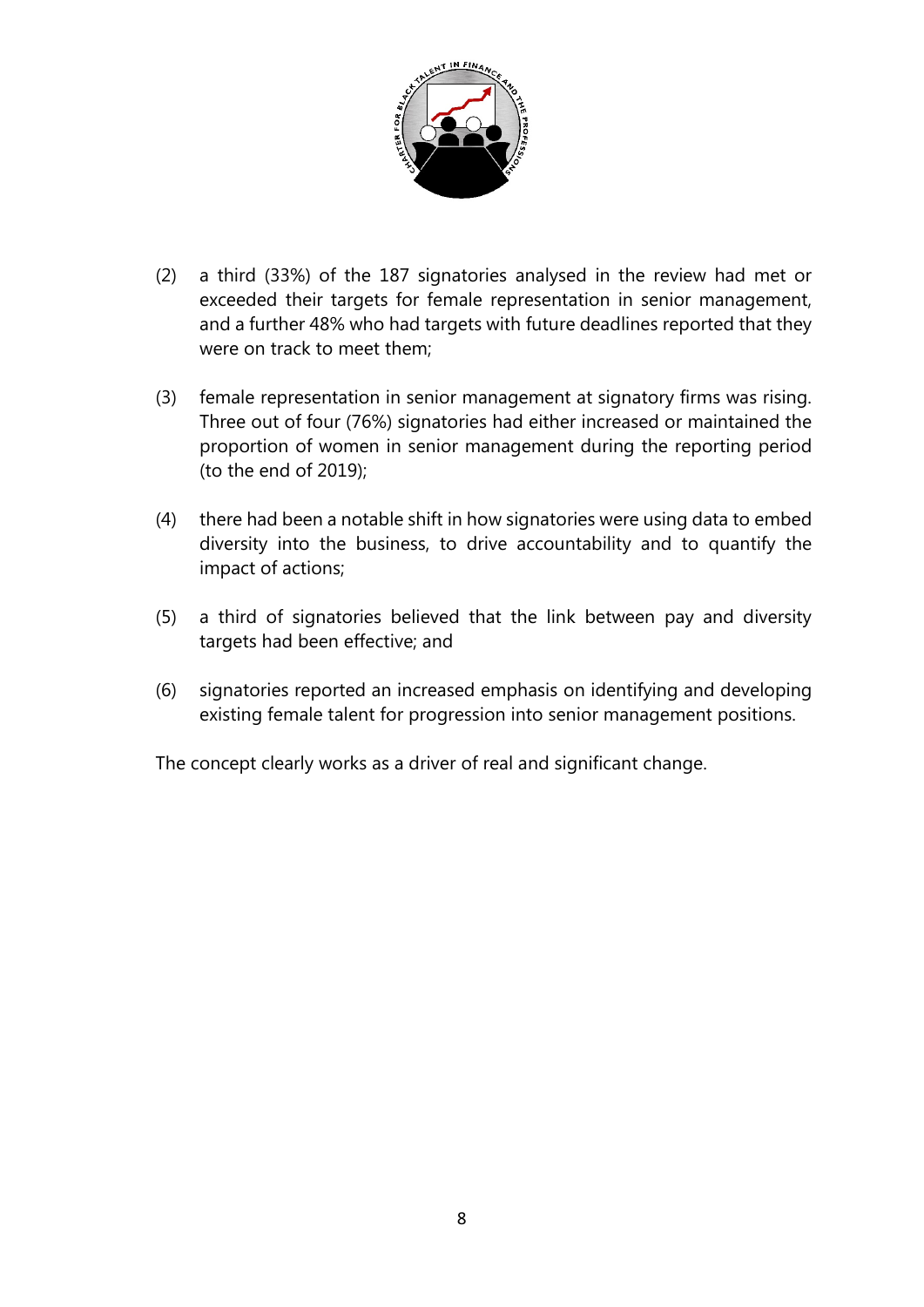

### **CHARTER FOR BLACK TALENT IN FINANCE AND THE PROFESSIONS**

**A pledge to improve Black representation, career progression and opportunities across financial and professional services in the United Kingdom**

**My organisation pledges to promote Black representation in finance and the professions in the United Kingdom by:** 

- **(1) having one member of our senior executive team who is responsible and accountable for Black representation and inclusion, recruitment, career progression and opportunity for promotion in our UK business;**
- **(2) creating and maintaining in our UK business an environment where Black talent can be identified, developed and promoted for the benefit of individuals and the organisation;**
- **(3) committing to work in good faith to enhance Black representation and inclusion in our UK business by the steps set out below, recognising that (a) the fundamental objective is to demonstrate and report a measurably enhanced culture of inclusion and progress against clear targets, even if the targets themselves are not yet achieved, and (b) targets must be challenging if they are to be effective (the "Core Commitment");**
- **(4) requiring external financial and professional service providers engaged by us to demonstrate their commitment to promoting Black representation among their recruits and in management positions;**
- **(5) within six months of Charter signature, establishing baseline data for Black[7](#page-8-0) representation in the UK business (on the basis of self-identification by employees and subject to applicable data protection legislation), including data showing the percentage of Black employees among new recruits and in management positions in the UK business at the date of Charter signature; and maintaining a record of Black employees and new recruits each year (on the basis of self-identification as such and subject to applicable data protection legislation);**
- **(6) having regard to the Core Commitment above:**

<span id="page-8-0"></span><sup>1</sup> <sup>7</sup> As defined by the Office for National Statistics, 'Black' means African, Caribbean, Black British, white and Black Caribbean and white and Black African heritage.